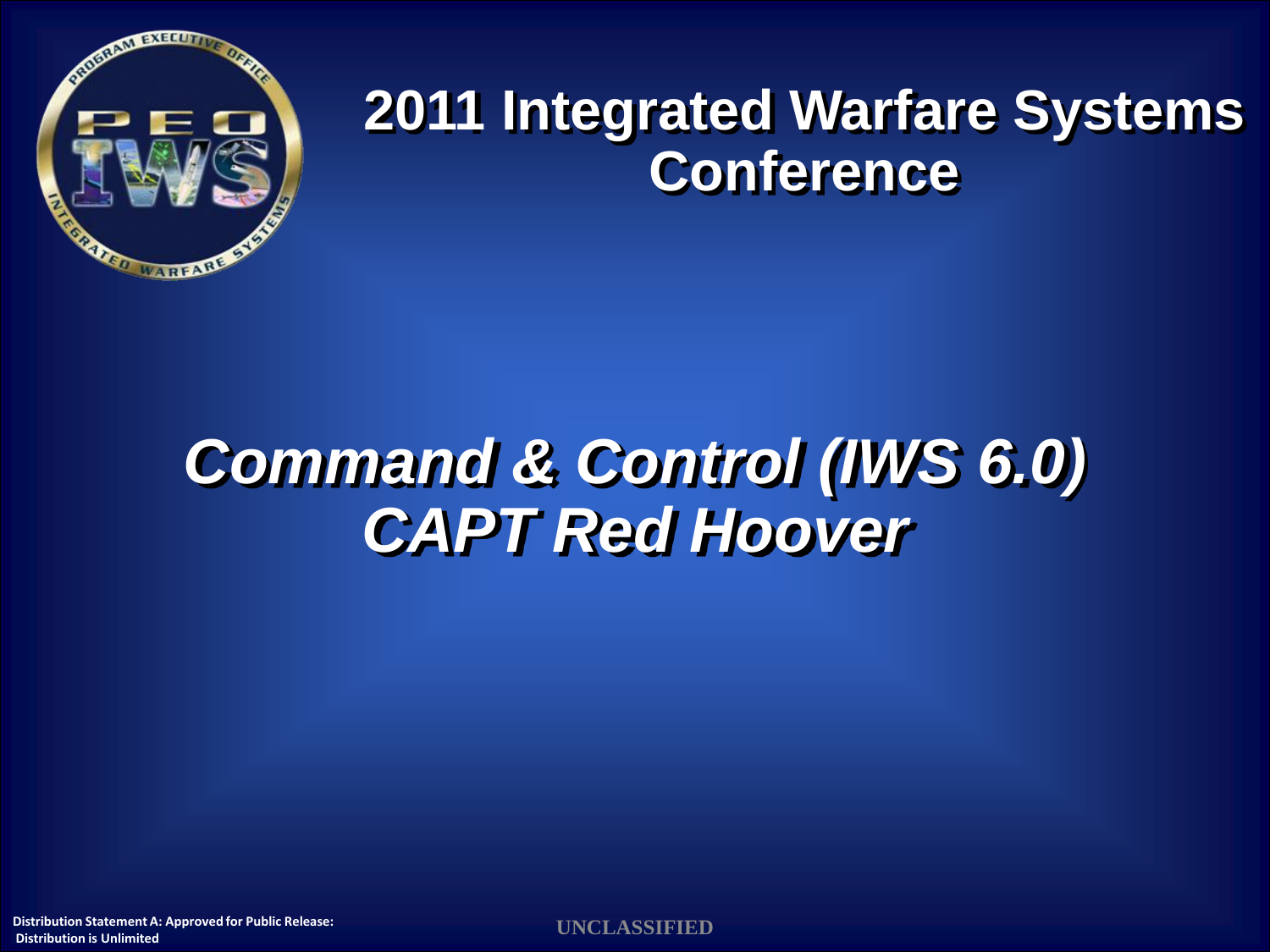

*Develop and Deliver Sensor Netting & Track Management, Navigation and Display & Processing products, systems and capabilities to the Fleet that support and enhance warfighting capability at a reduced cost while meeting evolving DoD requirements.*



#### *Deliver Advanced C2 Capability to the Warfighter*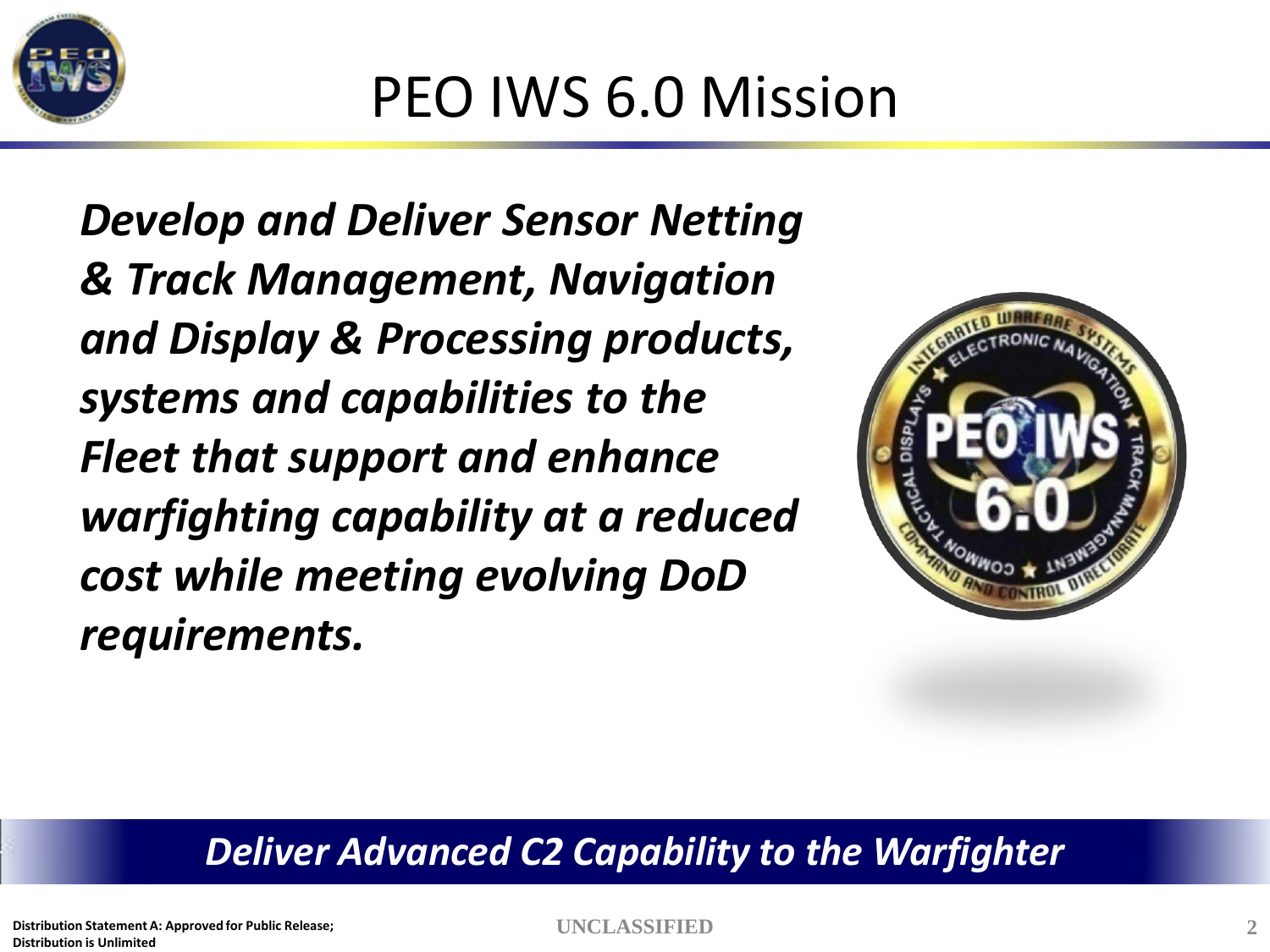

# PEO IWS 6.0 Program Portfolio



**Additional programs not currently reflected in official IWS 6.0 Portfolio Joint Track Management Capability (TD) Naval Integrated Fire Control Counter-Air (TD)**

**Distribution Statement A: Approved for Public Release; 3 Distribution is Unlimited**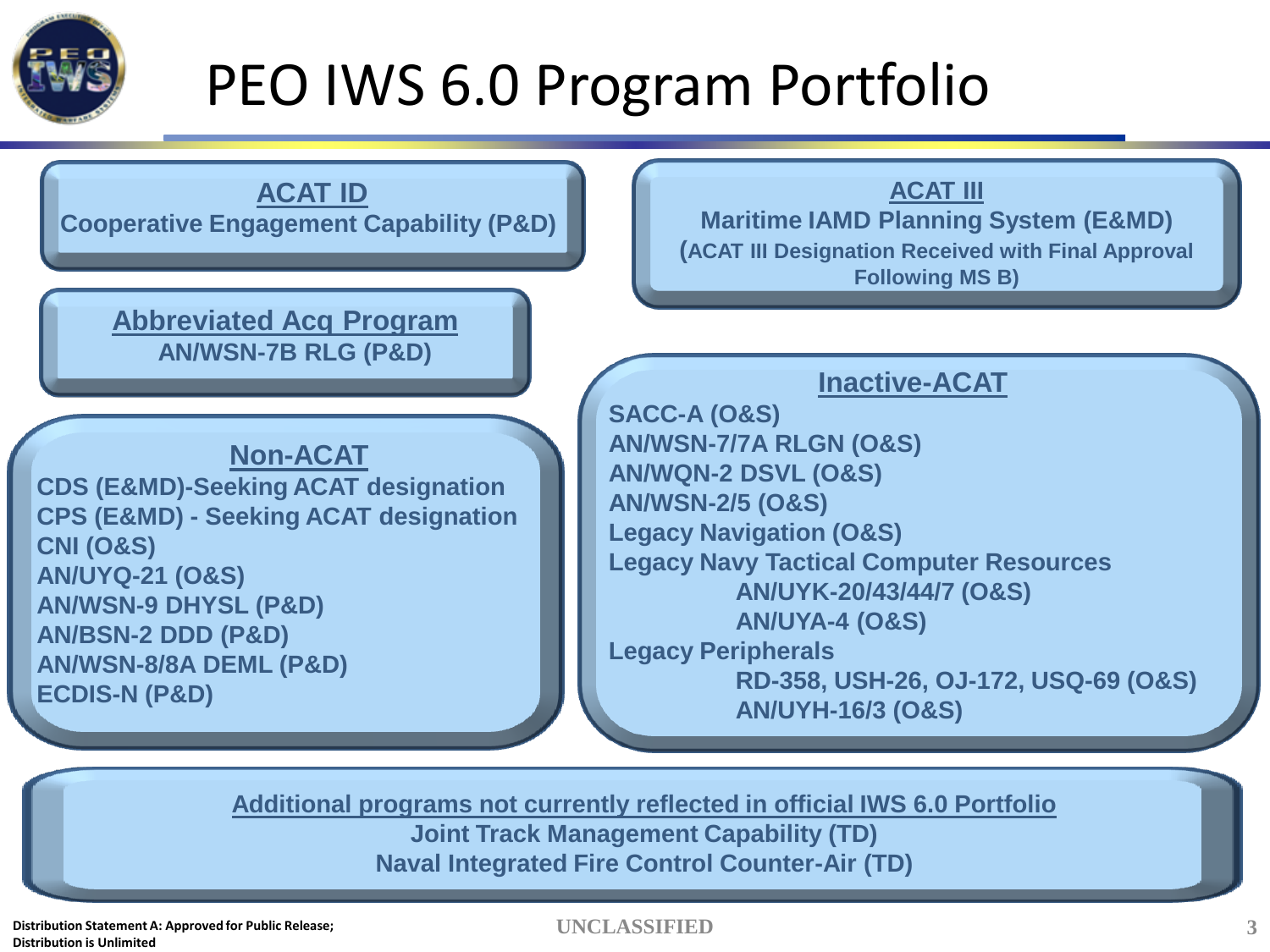

## Command and Control Systems (IWS 6)



**Distribution Statement A: Approved for Public Release; 4 Distribution is Unlimited**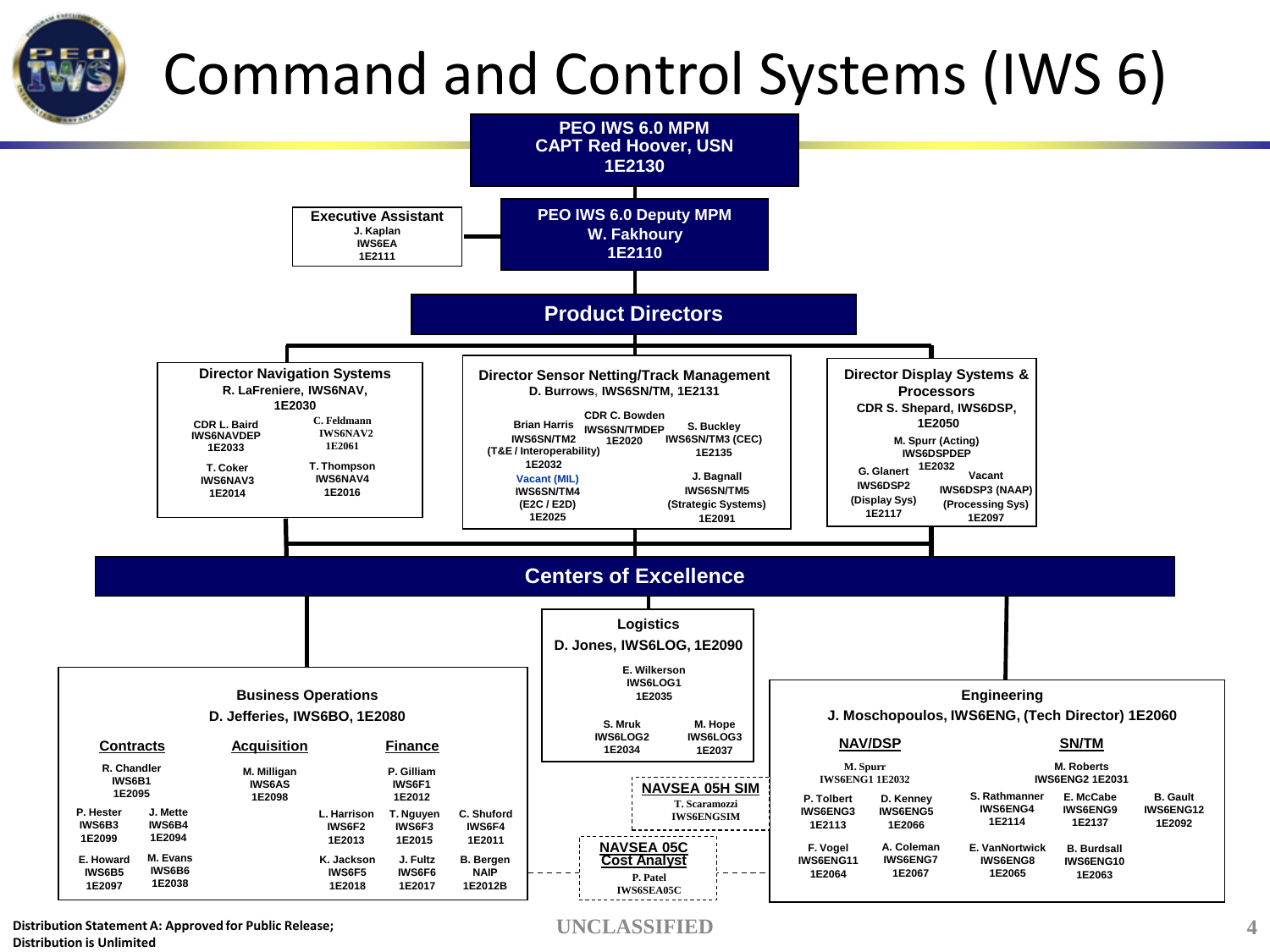

### Track Management & Sensor Netting Product Line Roadmap



**Distribution Statement A: Approved for Public Release; Distribution is Unlimited**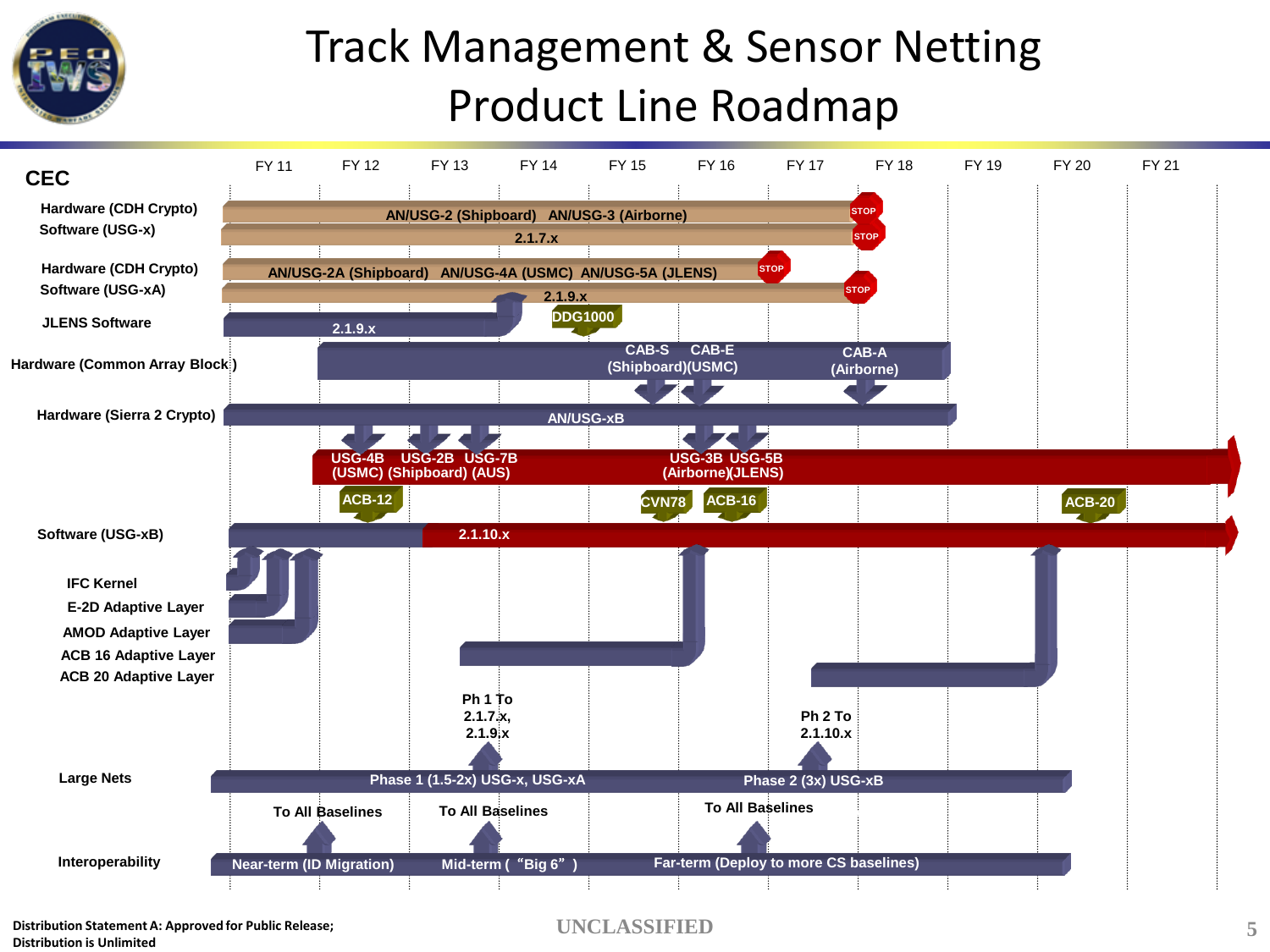

### Maritime IAMD Planning System (MIPS) Product Line Roadmap

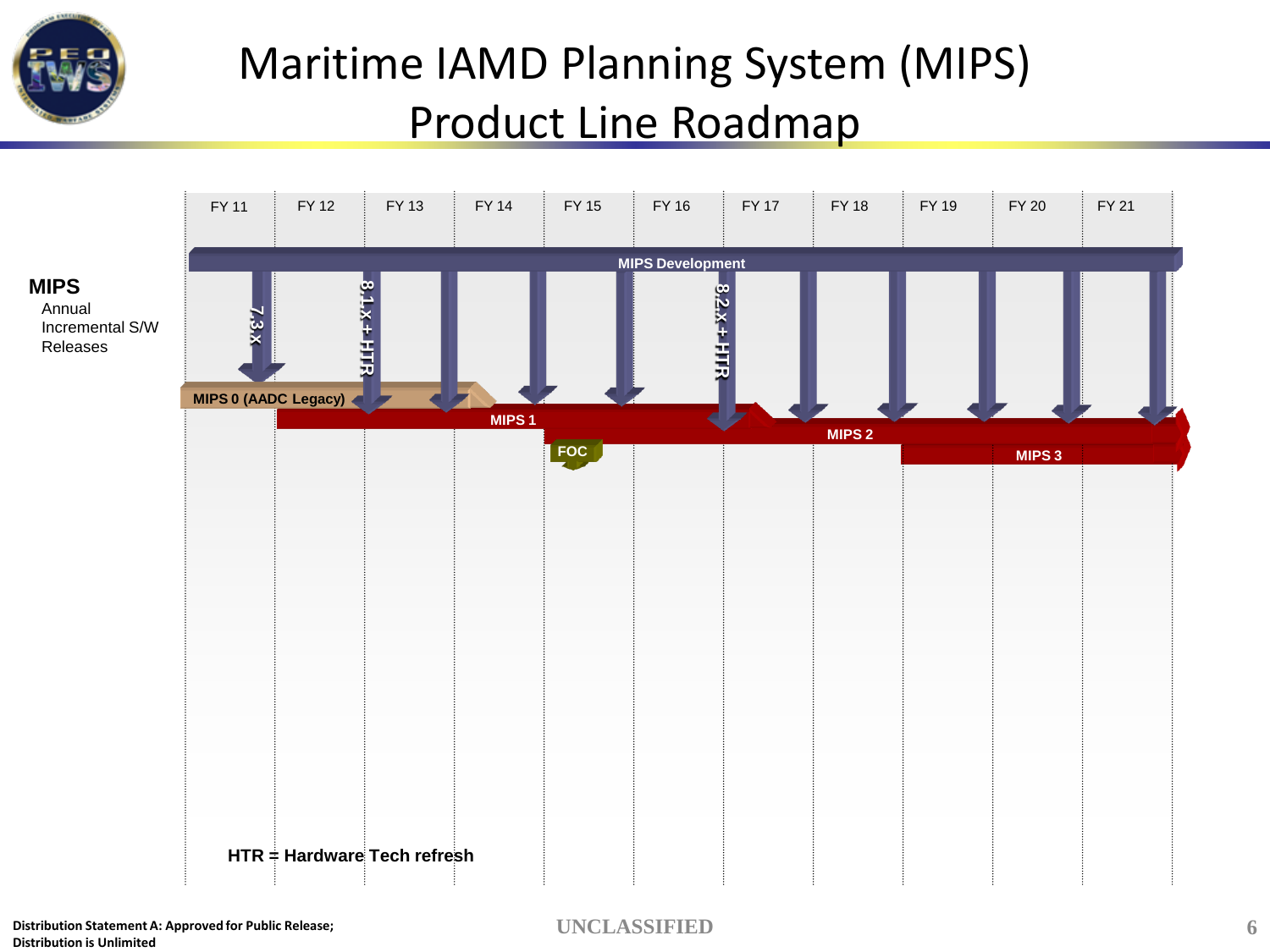

### Common Display & Processor Systems Product Line Roadmap

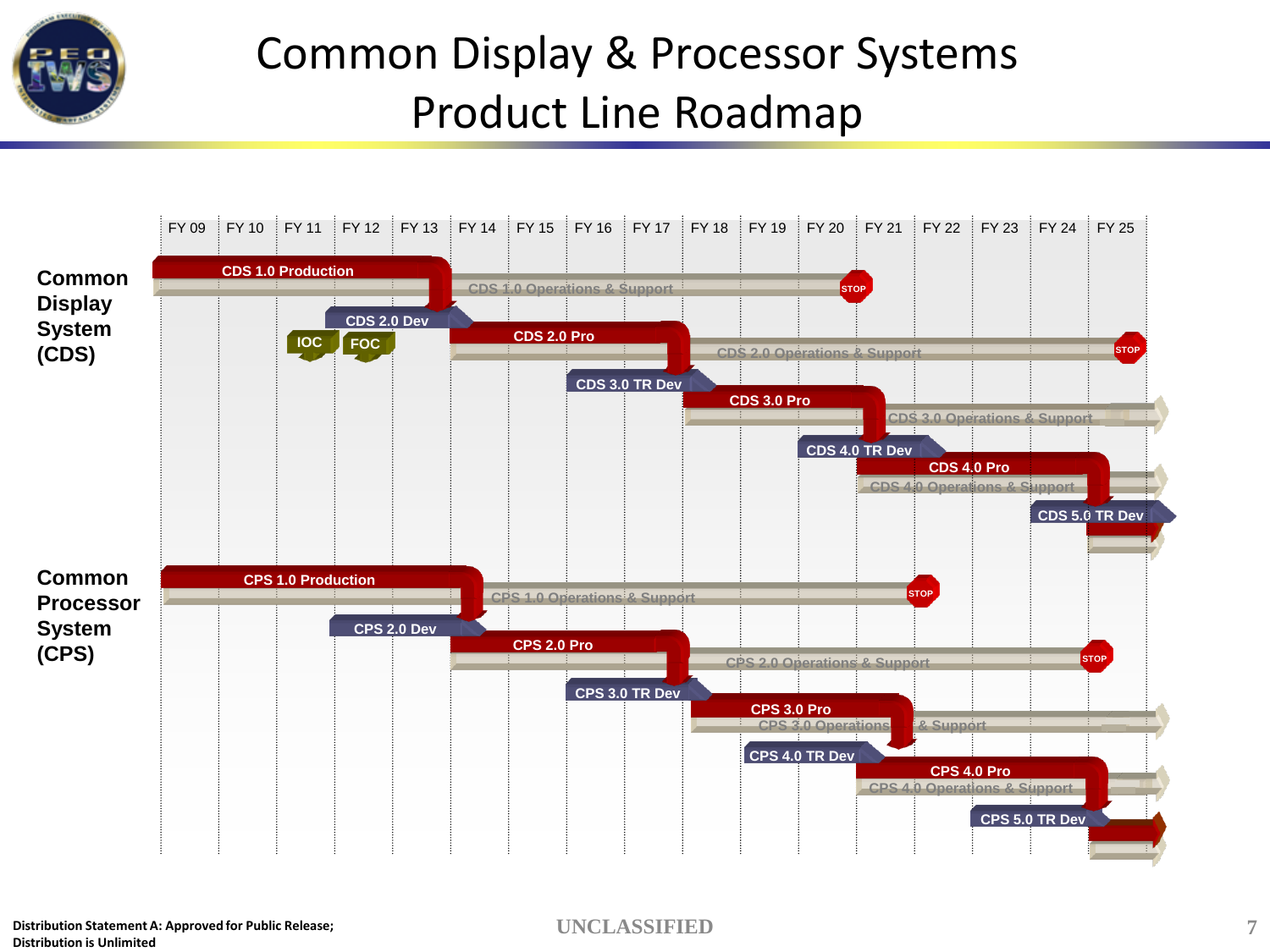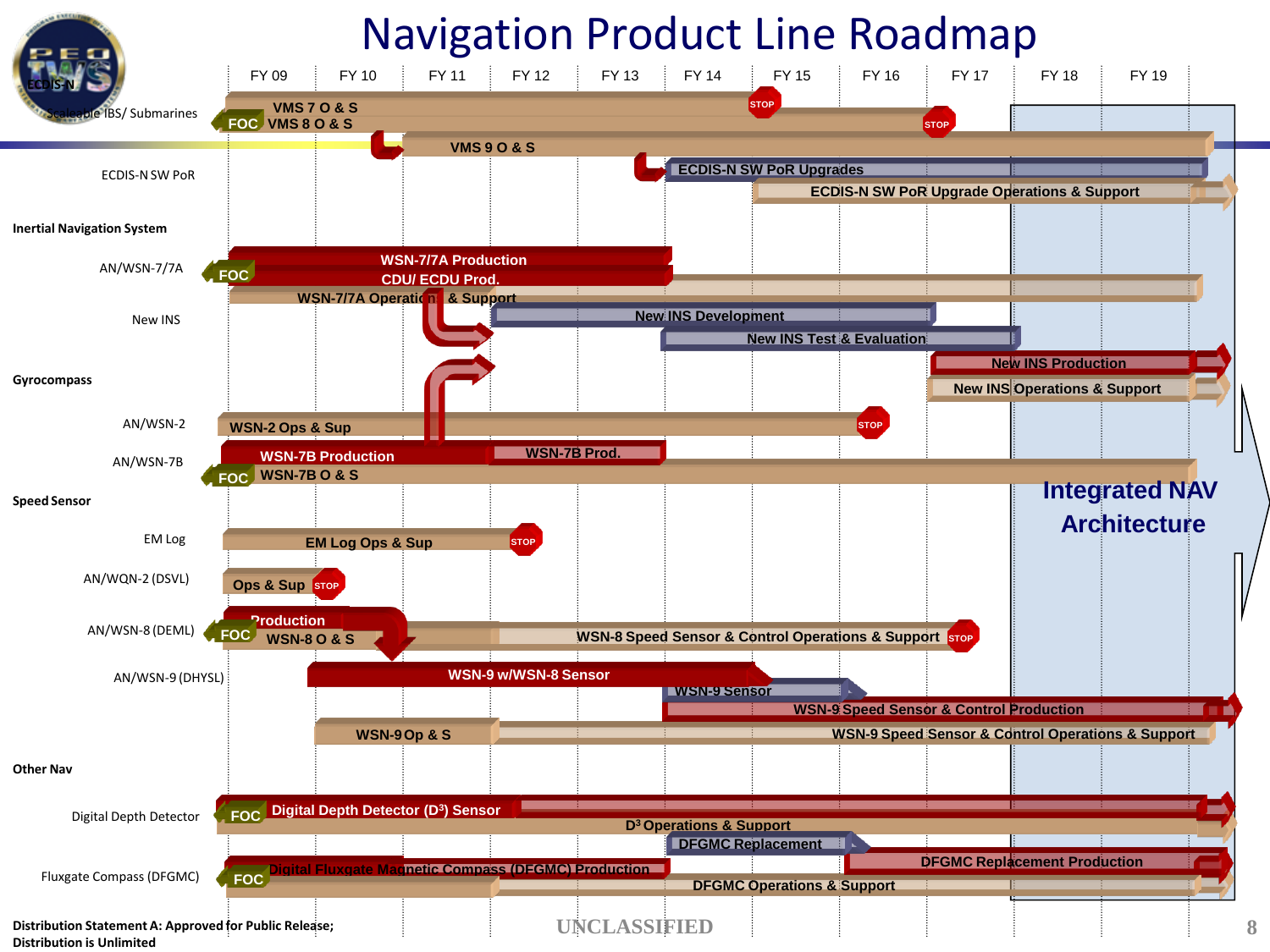

# Priorities of Capability to the Fleet

- **Interoperability**
- Information Assurance (IA)
- CDS/CPS
	- Obsolescence and Life Cycle Support
- Navigation
	- Next Generation Inertial Navigation
	- Next Generation Digital Speed Log
	- Common / Certified Electronic Charting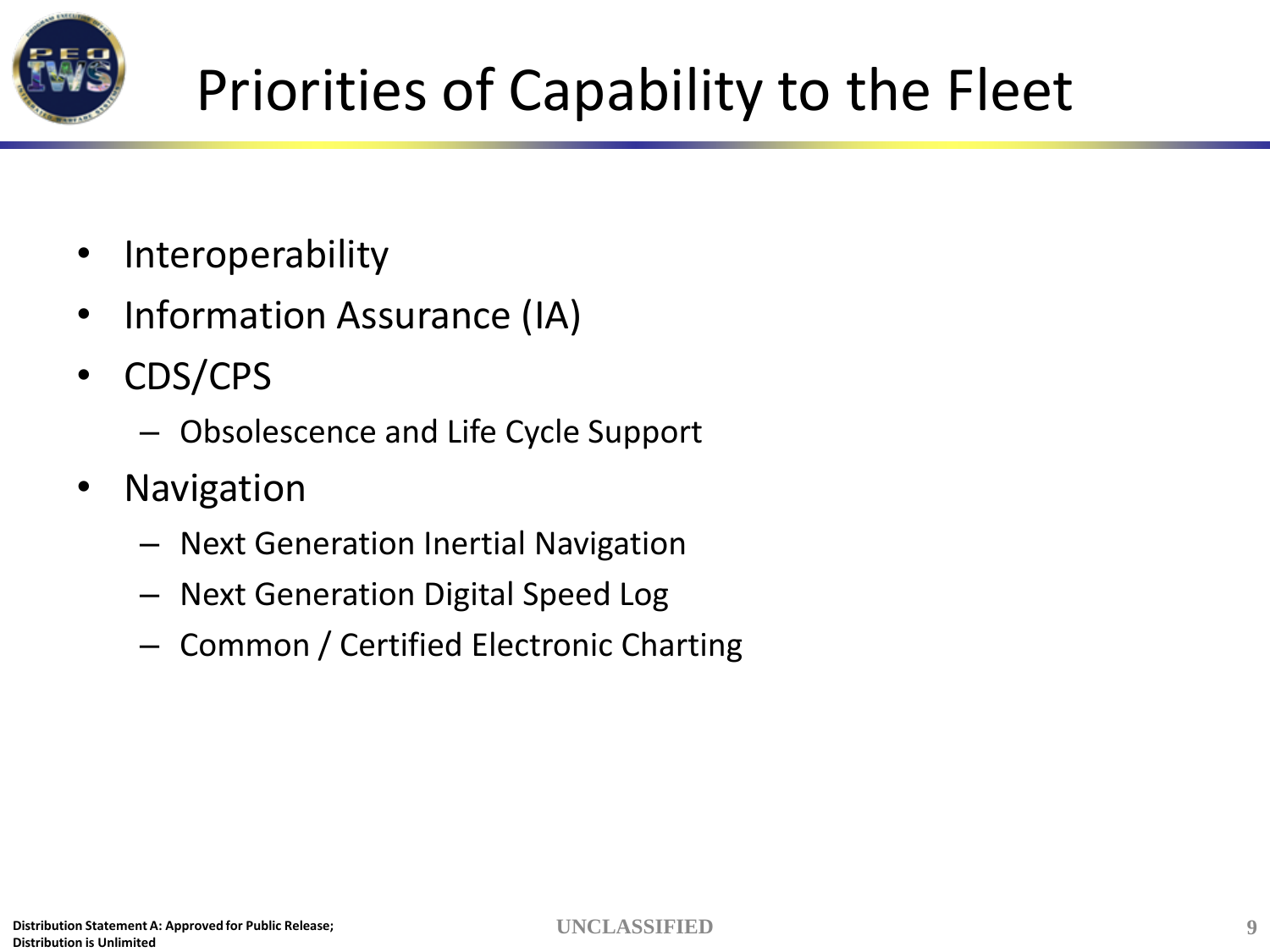

DoD "Better Buying Power" Guidance Roadmap

#### **To address current DoD fiscal realities, IWS 6.0 is applying mandated DoD Better Buying Power and identifying total ownership reduction opportunities**

#### **Sensor Netting/Track Management**

- **Promote real competition**
	- Latest direction promotes competition for CEC system and components
- **Improve tradecraft in services acquisition**
	- Next SDP production contract will be small business set aside
- **Reduce Cost**
	- Common Antenna Technology

#### **Maritime IAMD Planning System (MIPS)**

• **Competitive Procurement**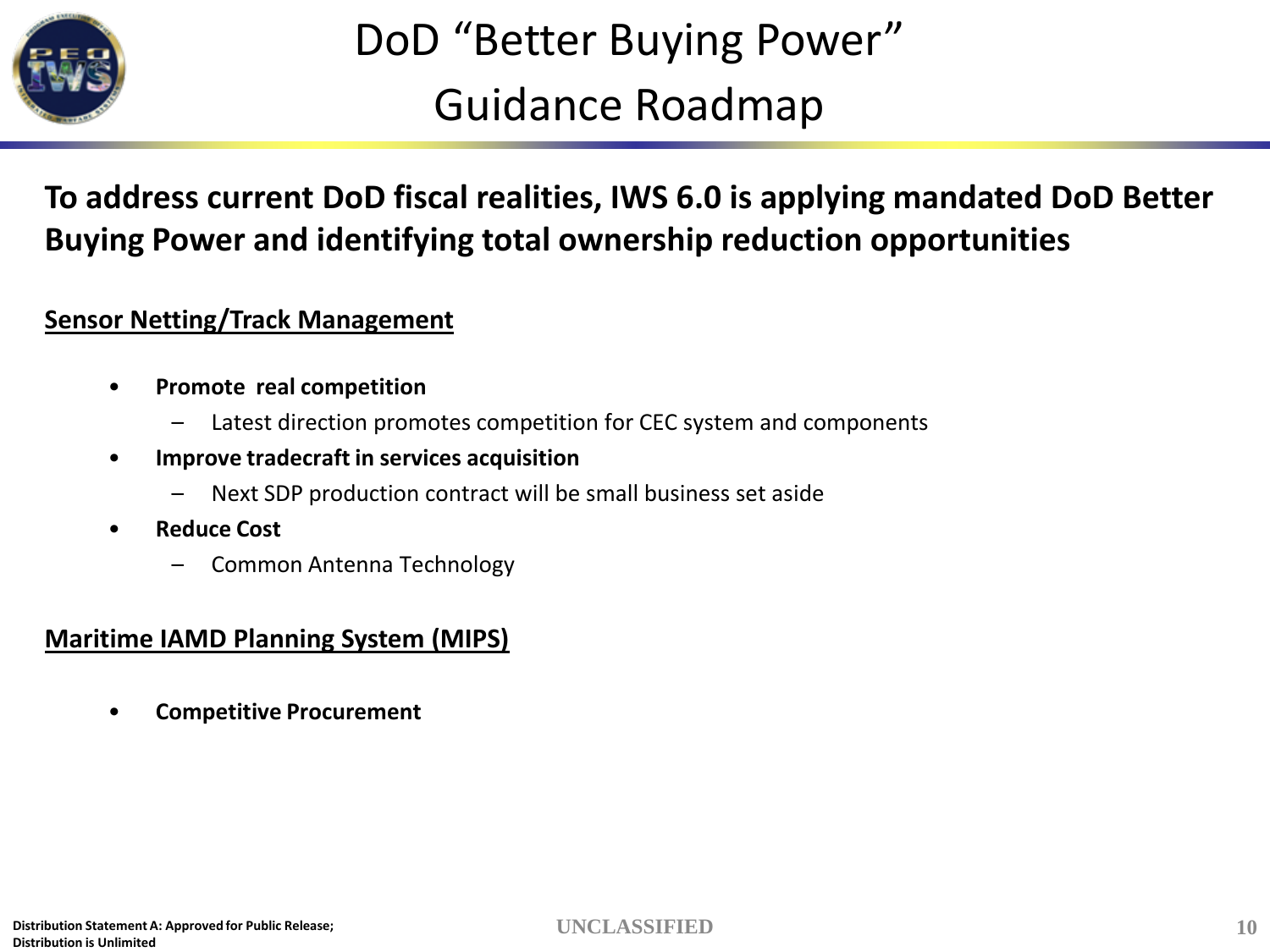

### DoD "Better Buying Power" Guidance Roadmap (Cont'd)

#### **Displays and Processors (DSP)**

- **Target affordability and control cost growth (\$TY)**
	- Conducted Tech Insertion /Tech Refresh (TI/TR) to enable early detection of parts obsolescence and verify replacement components
	- Common Displays / Common Processors
- **Promote Real Competition**
	- Latest direction promotes competition for Displays & Processors

#### **Navigation**

- **Target affordability and control cost growth (\$TY)**
	- ECDIS-N Software Program of Record (GFE vs. CFE)
- **Promote Real Competition**
	- Latest direction promotes competition for Navigation systems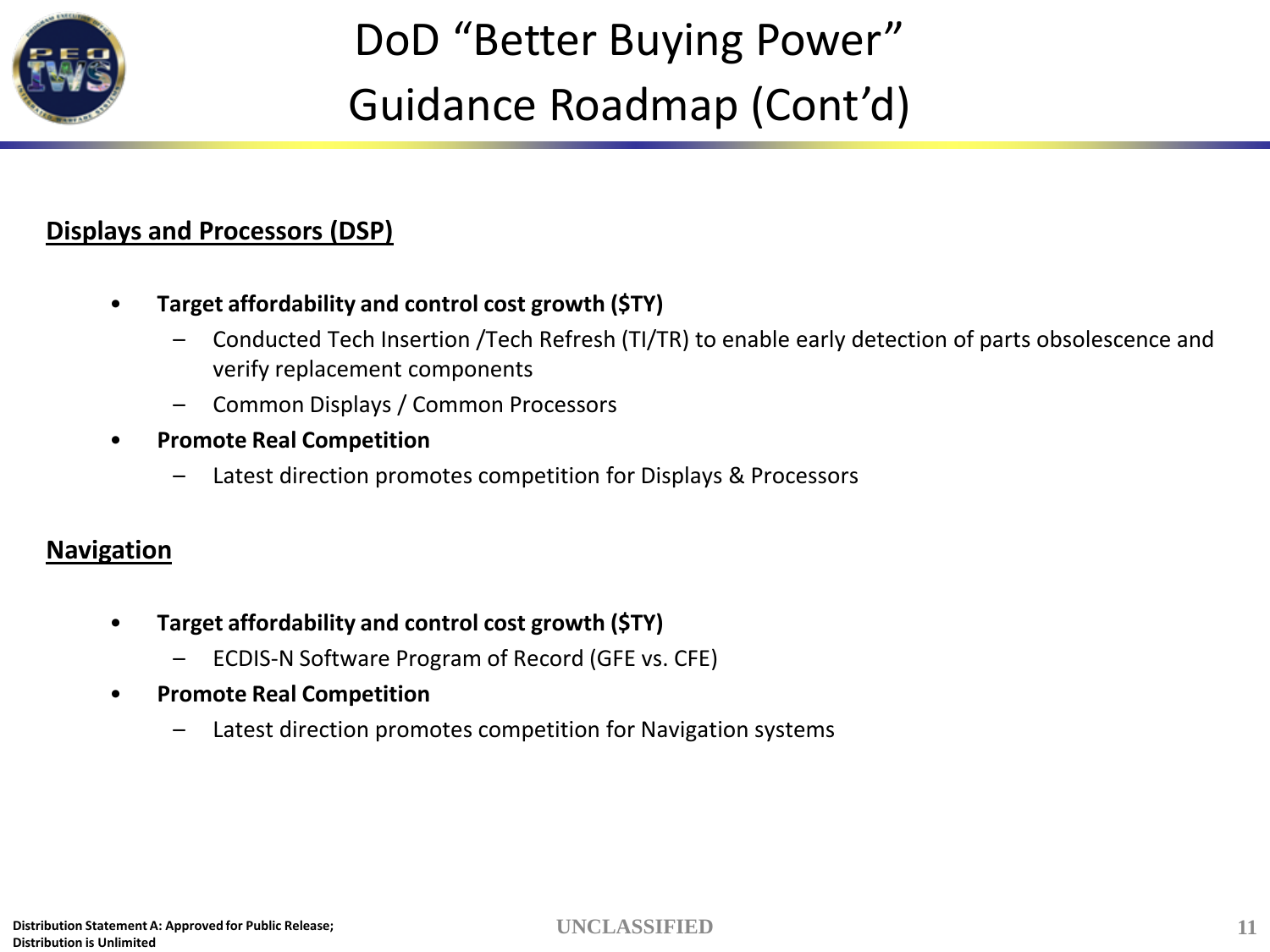

# Driving Affordability

- Moving towards common hardware components
	- Reduces spares and life cycle costs
	- Reduces integration costs
- Competing at the sub-system level
	- Enables more innovation by allowing more companies to focus on specialty areas
	- Enables price realism in both bid offer and source selection
	- Companies can bid in areas better aligned to their core expertise driving price down
- RTOC
	- Identifying TOC reductions where possible (IA/CAB)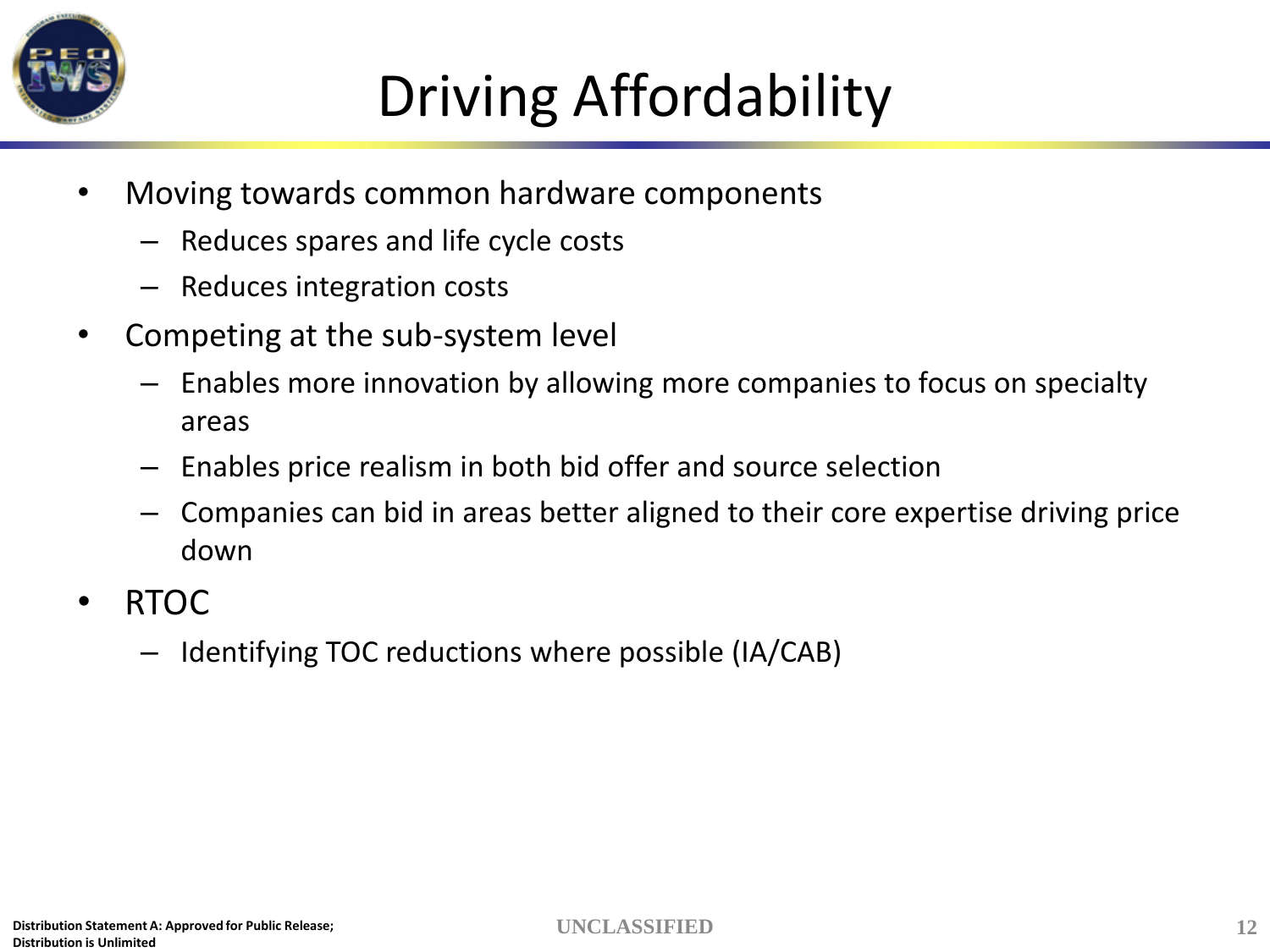

# PEO IWS Contract Plan

- CEC Industry Day, held December 2010, identified the following contracts for competition:
	- Signal Data Processor (SDP-S) Production
	- Common Array Block (CAB) Family of Antennas Design Agent
	- CEC AN/USG 2B/3B/4B/5B/6B/7B (Surface ships, Aircraft, USMC, Army, FMS) Production
	- CEC BOA
	- CEC Design Agent / Engineering Services
- MIPS
	- Maritime Integrate Air and Missile Defense Planning System (MIPS) Follow on Design and Production System
- **Navigation** 
	- Competition for INS-R Development contract in FY12

### *See CEC update to FEDBIZOPS dated 27 October 2011*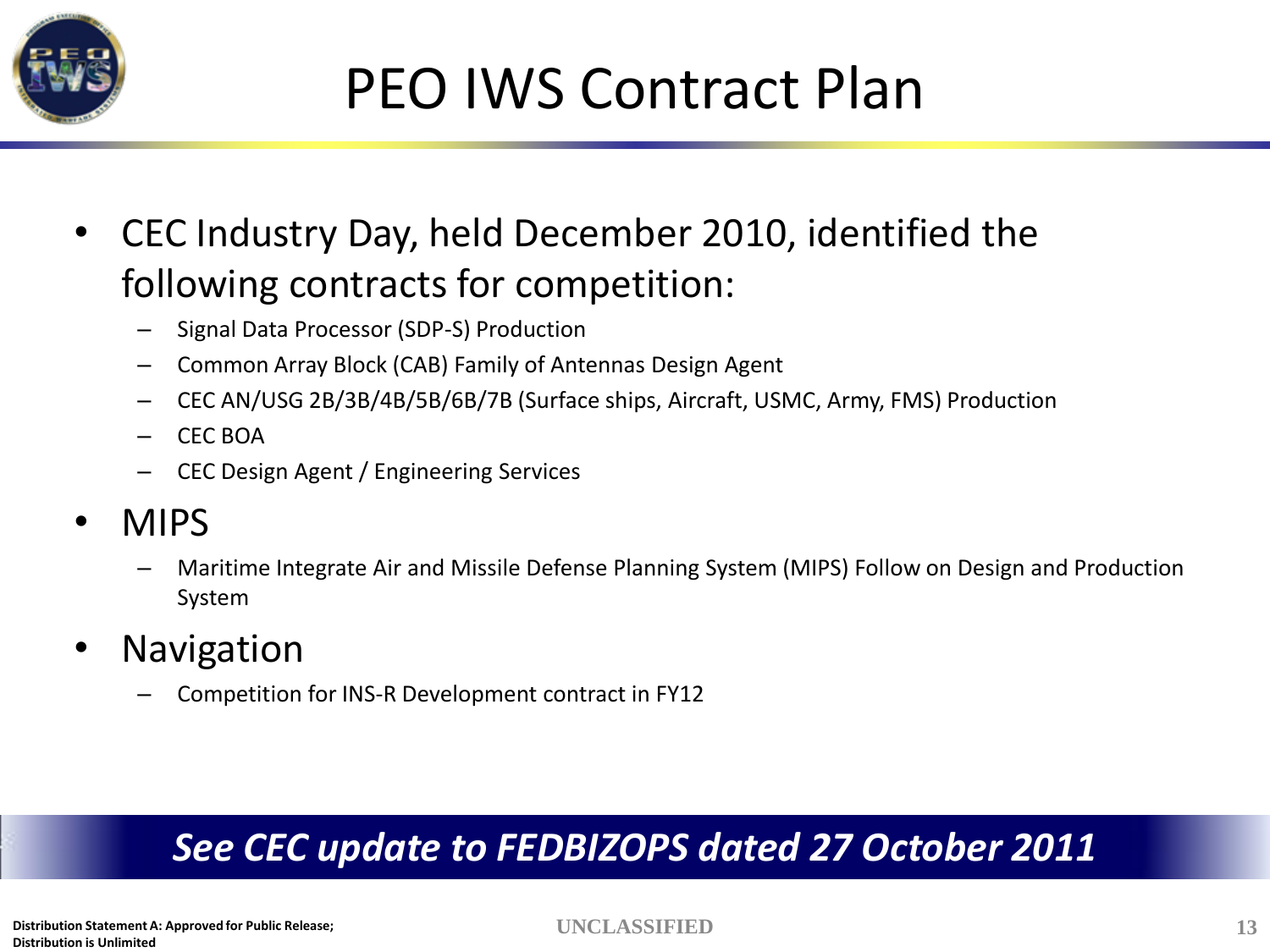

# PEO IWS Contract Plan (Cont'd)

- CDS Industry Day, held June 2011, identified the following contracts for competition:
	- Common Display System (CDS) Variant "A" Production
	- Common Display System (CDS) Variant "A", Variant "B" and Remote CEM Follow on Production
	- Common Display System (CDS) Variant "A", Variant "B" and Remote CEM Future baseline Development and Production
- For CPS Milestones, the following contract is being competed or will be competed in the near future
	- Common Processing System (CPS) Future baseline Development and Production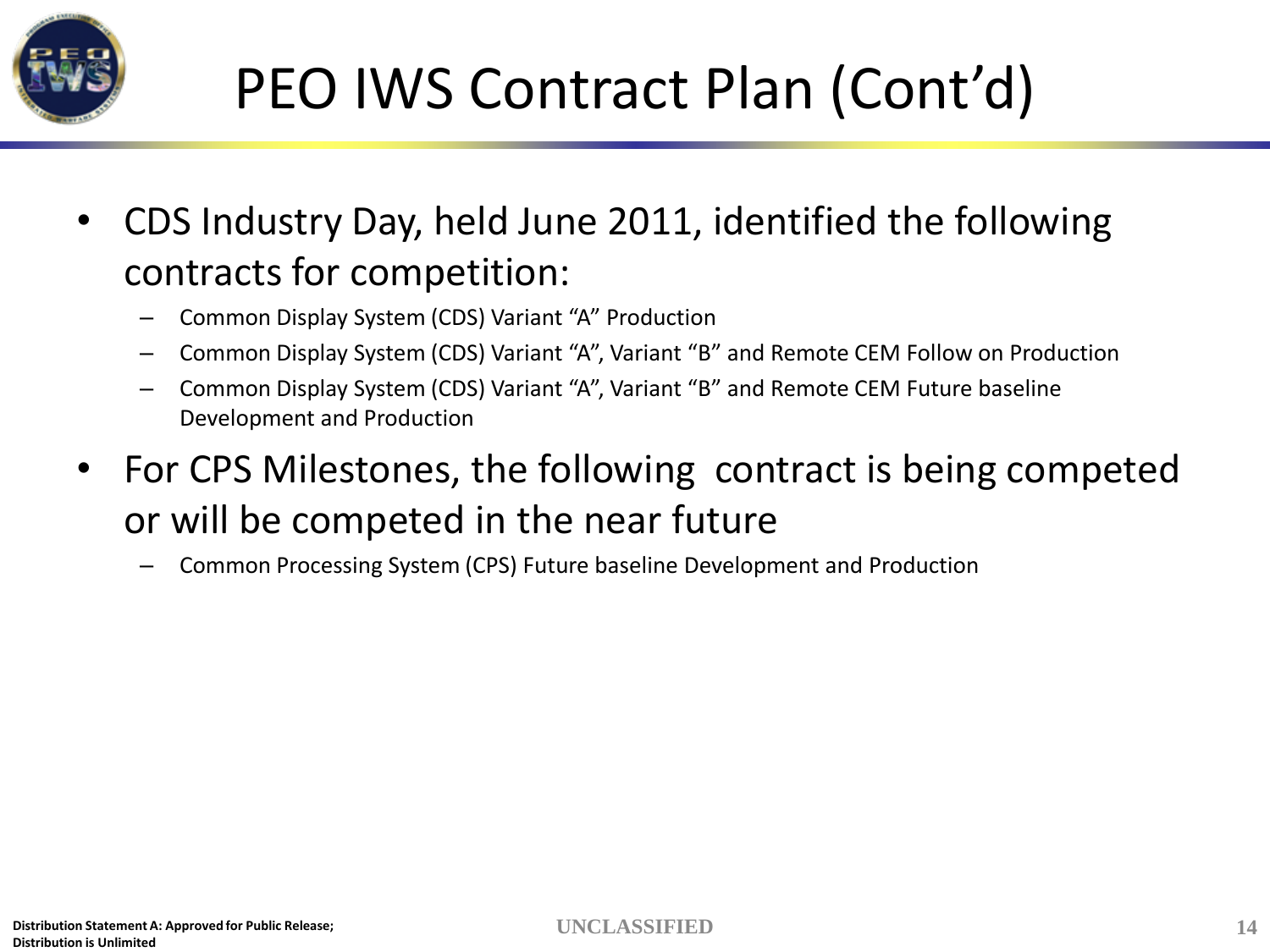

- Participate in IWS 6.0 competitive contracting opportunities through FEDBIZOPS announcements
- Identify Reduced Total Ownership Cost (RTOC) opportunities
- Introduce state-of-the-art technology while mitigating obsolescence and supportability risks
- Design to address DMSMS